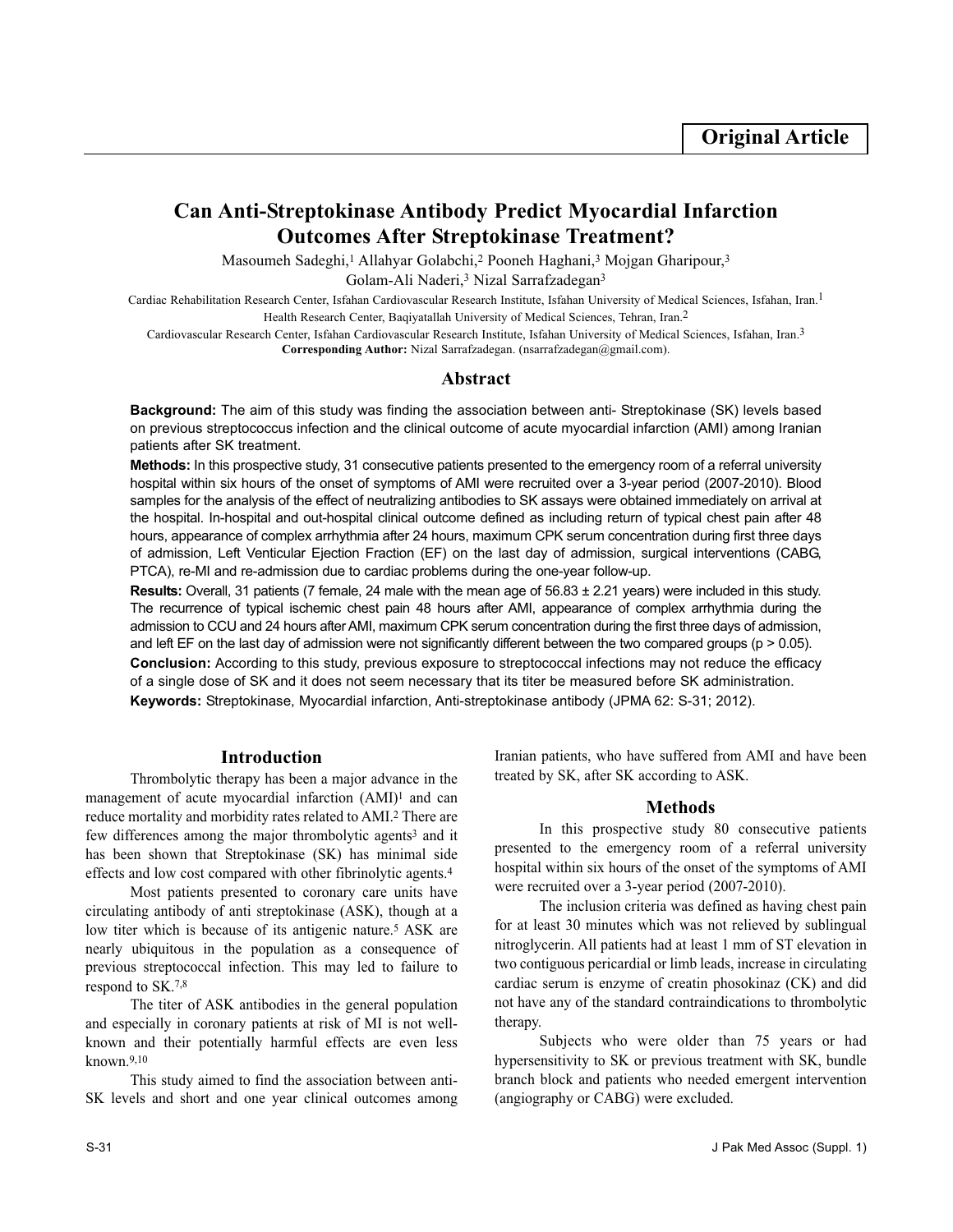Overall, 31 eligible patents were followed for one year. All subjects were informed of the purposes of the research and invited to participate in the study, after obtaining their oral consent. The Isfahan Cardiovascular Research Center ethics committee approved the protocol of the study and the Declaration of Helsinki was observed.

At arrival to emergency room blood pressure is measured by averaging two blood pressure readings taken during the physical examination. Blood samples for the analysis of the effect of ASK assays were obtained immediately on arrival at the CCU. Immediately before thrombolytic therapy 10 cc of blood was collected from each patient. Half of the blood was allowed to clot with its serum immediately analysed for CPK. The other 5 cc was centrifuged (3000 rounds per minutes) for 10 minutes to remove its serum. Samples of blood were frozen and stored at -70°C until the measurement of ASK concentration titer. SK in a standardized fashion of 1.5 million units in 500 ml normal saline or 5% dextrose water was administered intravenously over a period of 60 minutes.

After administration of SK, patients were transferred to the coronary care unit and monitored for electrical side effects of AMI (arrhythmia) and the return of typical ischemic chest pain after 48 hours. The creatin phosokinase serum (CPK) concentration was measured every eight hours in the first 24 hours of admission and also 48 and 72 hours after admission. Colored doppler echocardiography was carried out on all patients on the last day of admission to evaluate left ventricular ejection fraction and mechanical side effects of MI by one cardiologist. Having been discharged from the hospital, the patients were followed up for re-MI, re-admission due to cardiac problems, death due to cardiac problems and surgical interventions every 3 months by means of telephone calls and were visited every 6 months by just one cardiologist for detection of side effects of MI for one year.

The hospital files of readmitted patients during this one-year period of follow up were evaluated to determine whether the cause of admission was cardiac or not and the film of angiography of the patients who underwent PTCA or CABG was evaluated by just one cardiologist. The cardiologist was unaware of the patients' details. ASK antibody (IgG) was determined, substrate was added, and the optical density (OD) read at 450 and 620 nm on an LP400 plate reader (Diagnostics Pasteur, North Ryde, Australia).<sup>11</sup>

The mean value of the IgG serum concentration of 50 normal people who did not have the positive history of cardiac problems and had not received SK before was used to determine the cutoff point of 0.3 million units according to which the patients were distributed in two groups of high and low IgG concentration. In-hospital and out-hospital clinical outcome was defined as the recurrence of typical ischemic chest pain 48 hours after AMI, appearance of complex arrhythmia 24 hours after AMI, maximum CPK serum concentration during the first three days of admission, Left

Ventricular Ejection Fraction (EF) on the last day of admission, surgical interventions (CABG, PTCA), re-MI and re-admission due to cardiac problems during the one-year follow-up.

The comparison of the two groups of patients with high IgG serum concentration and low IgG serum concentration was performed by chi-square, Fisher's exact, and t tests via SPSS<sup>11</sup> software (SPSS Inc., Chicago, IL). A value of  $p < 0.05$  was considered significant.

#### **Results**

Overall, 31 patients (7 female, 24 male with the mean age  $56.83 \pm 2.21$  years) were included in this study of which 14 had high IgG serum concentration and 17 had low IgG serum concentration. All of the patients were alive at the end of our study 9 of whom were undergoing angiography (5 PTCA, 4 CABG). Eight patients were re-admitted due to cardiac

**Table-1: Characteristics of patients at the commencement of study according to the IgG serum concentration.**

|                      | High serum IgG<br>concentration<br>$(\text{mean} \pm \text{SD})$ | Low serum IgG<br>concentration<br>$(\text{mean} \pm \text{SD})$ | P value |
|----------------------|------------------------------------------------------------------|-----------------------------------------------------------------|---------|
| Age(years)           | $52.57 \pm 12.06$                                                | $60.56 \pm 10.63$                                               | 0.07    |
| SBP at the admission |                                                                  |                                                                 |         |
| (mmhg)               | $123.89 \pm 16.35$                                               | $141.43 \pm 31.40$                                              | 0.09    |
| Time from onset of   |                                                                  |                                                                 |         |
| symptoms to          |                                                                  |                                                                 |         |
| thrombolysis(h)      | $2.35 \pm 2.14$                                                  | $3.54 \pm 2.18$                                                 | 0.16    |
|                      | (Frequency %)                                                    | (Frequency %)                                                   |         |
| Sex                  |                                                                  |                                                                 |         |
| Female               | 21.4                                                             | 23.5                                                            | 0.62    |
| Male                 | 78.6                                                             | 76.5                                                            |         |
| DМ                   | 21.4                                                             | 23.5                                                            | 0.62    |

**Table-2: Differences in short and long term clinical outcome with IgG serum concentration.**

|                             | High serum IgG<br>concentration<br>$(\text{mean} \pm \text{SD})$ | Low serum IgG P value<br>concentration<br>$(\text{mean} \pm \text{SD})$ |      |
|-----------------------------|------------------------------------------------------------------|-------------------------------------------------------------------------|------|
| Return of typical ischemic  |                                                                  |                                                                         |      |
| chest pain after 48 hour    |                                                                  |                                                                         |      |
| of AMI                      | 28.6                                                             | 11.8                                                                    | 0.37 |
| appearance of complex       |                                                                  |                                                                         |      |
| arrhythmia during admission |                                                                  |                                                                         |      |
| in ccu after 24 hour of AMI | 7.1                                                              | 23.5                                                                    | 0.34 |
| CABG or PTCA                | 35.7                                                             | 25.0                                                                    | 0.69 |
| re-MI                       | 14.3                                                             | 6.7                                                                     | 0.60 |
| re-admission due to         |                                                                  |                                                                         |      |
| cardiac problems            | 35.7                                                             | 18.8                                                                    | 0.42 |
|                             | $(Mean \pm SD)$                                                  | $(Mean \pm SD)$                                                         |      |
| maximum CPK                 |                                                                  |                                                                         |      |
| serum concentration         |                                                                  |                                                                         |      |
| during first three days     |                                                                  |                                                                         |      |
| of admission                | $1562.71 \pm 800.33$                                             | $1538.75 \pm 753.13$                                                    | 0.93 |
| LVEF on the last day        |                                                                  |                                                                         |      |
| of admission                | $48.50 \pm 12.95$                                                | $43.75 \pm 11.53$                                                       | 0.29 |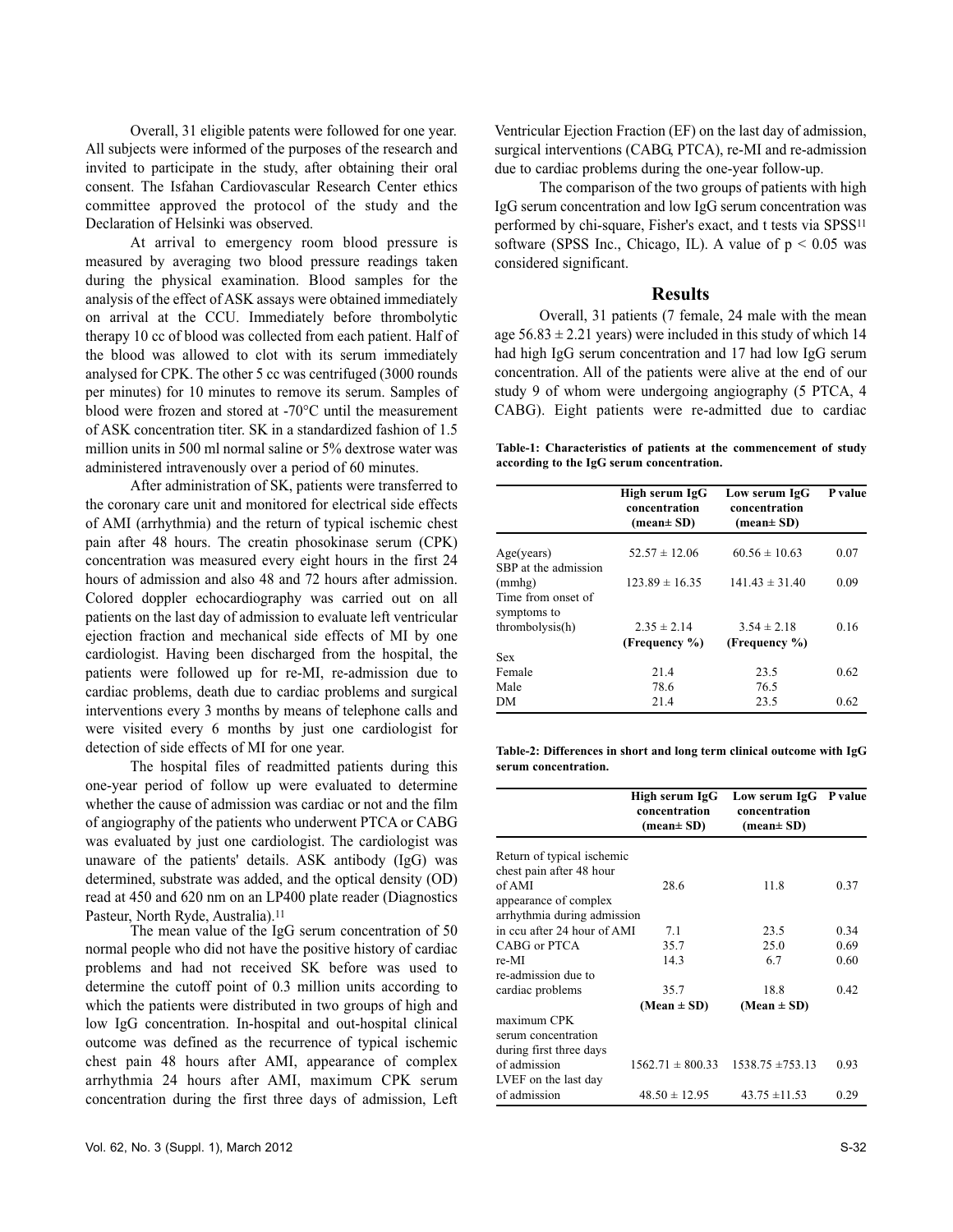problems during the study.

Table-1 shows characteristics of patients at the commencement of the study according to the IgG serum concentration. There are no significant differences in age, sex distribution, diabetes mellitus and systolic blood pressure in both groups.

The short term and long term clinical outcomes of both groups were compared in Table-2. Return of typical ischemic chest pain 48 hours after AMI, appearance of complex arrhythmia during admission in CCU and 24 hours after AMI, maximum CPK serum concentration during the first three days of admission, and left ventricular ejection fraction on the last day of admission were not significantly different between the two compared groups ( $p > 0.05$ ). Moreover, there were no significant differences in surgical interventions (CABG or PTCA), re-MI and re-admission due to cardiac problems observed during the one-year follow up of patients between the two groups ( $p > 0.05$ ).

#### **Discussion**

As ASK antibody showed previous exposure to streptococcal infraction, and its filter can have some effects on the response to SK in AMI, our results demonstrated that there were no statistically significant differences between titer of ASK antibody and the in-hospital and out-hospital clinical outcome. It is well documented that thrombolytic therapy as a standard treatment for acute myocardial infarction preserves left ventricular function and increases the survival rate.<sup>10,11</sup> ASK level may be different in different populations, reflecting differing incidences of streptococcal infections.<sup>11-13</sup>

Recent studies in India and Iran have shown that the pretreatment level of ASK antibodies was found to be more than twice than the reported level in Europe and USA.<sup>12</sup> In addition, Abuosa et al. demonstrated that streptococcal infections are common in developing countries therefore giving SK as thrombolytic agent in these countries may possibly be less effective. Therefore, the standard dose of 1.5 million units of streptokinase was chosen to overcome the SK antibodies.<sup>13</sup>

Gemmil et al. demonstrated that the influence of pretreatment by SK on the efficacy of the streptokinase was evaluated angiographically at 90 minutes and 24 hours of AMI.<sup>14</sup> Another study showed that variations in pretreatment circulating levels of ASK do not influence angiographically defined early coronary artery patency rates when standard dose of SK are given to patients who have not had SK treatment before.<sup>15</sup>

Fears et al. also showed that the pretreatment ASK antibody level was not a risk factor for poor outcome in response to SK.<sup>14</sup> Another angiographic study has not revealed any relation between the pretreatment concentrations of ASK and SK efficacy as assessed by the reperfusion rate or time of reperfusion with streptokinase.22,23

Even in areas endemic for streptococcal infection although patients with myocardial infarction have high levels of preexisting ASK antibodies these antibodies do not appear to interfere with the efficacy of reperfusion with streptokinase.<sup>24</sup>

Another study in Pakistan demonstrated that there is no association between the anti-SK antibody titer and response to the standard dose of SK treatment.<sup>16</sup> In addition, Abuosa et al. showed that the presence of a previous streptococcal infection may not necessarily reduce the effect of SK on the patency of the infarct related artery evaluated angiographically and/or clinical outcome.<sup>13</sup> Thus, the different methods of measuring endpoints for coronary reperfusion seem not to be the key to whether or not any association can be found between pretreatment levels of SK antibodies and reperfusion.

## **Conclusion**

According to this study previous exposure to streptococcal infections may not reduce the efficacy of a single dose of SK and it does not seem necessary that the ASK titer be measured before SK administration.

## **Acknowledgment**

The authors wish to thank emergent and CCU staff that helped in data gathering of this study and also Miss Safoura Yazdekhasti for her kind cooperation.

## **Conflict of Interests:**

The authors have no conflict of interests.

#### **References**

- 1. Golabchi A, Sadeghi M, Sanei H, Tavassoli A, Akhbari MR, Seiedhosseini SM, et al. Can timi risk score predict angiographic involvement in patients with st-elevation myocardial infarction? ARYA Atherosclerosis 2010; 6: 69- 73.
- 2. Eshraghian A, Eshraghian H, Aghasadeghi K. Guillain-Barre syndrome after streptokinase therapy for acute myocardial infarction. Intern Med 2010; 49: 2445-6.
- 3. Kunadian V, Gibson CM. Thrombolytics and Myocardial Infarction. Cardiovasc Ther 2010; doi: 10.1111/j.1755-5922.2010.00239.x. [Epub ahead of print].
- 4. Kaya A, Ordu S, Albayrak ES, Aydin M, Erden I, Ozhan H. Lingual hematoma due to streptokinase in a patient with acute myocardial infarction. Am J Emerg Med 2010; 28: 985 e1-2.
- 5. Pancholia AK, Sambi RS, Krishna CK. Current problems with thrombolytic agents in the management of acute myocardial infarction. Indian Heart J 2009; 61: 476-9.
- 6. TERIMA Group of Investigators. TERIMA-2: national extension of thrombolytic treatment with recombinant streptokinase in acute myocardial infarct in Cuba. Thromb Haemost 2000; 84: 949-54.
- 7. Motyka SL. Thrombolytic therapy of myocardial infarction in municipal hospital in years 1999-2005. Wiad Lek 2008; 61: 113-8. [Article in Polish].
- 8. Lee HS, Cross SJ, Jennings K. Are streptokinase antibodies clinically important? Br Heart J 1993; 70: 590.
- 9. Buchalter MB. Is the development of antibodies to streptokinase clinically relevant? Drugs 1994; 48: 133-6.
- 10. Fears R, Hearn J, Standring R, Anderson JL, Marder VJ. Lack of influence of pretreatment antistreptokinase antibody on efficacy in a multicenter patency comparison of intravenous streptokinase and anistreplase in acute myocardial infarction. Am Heart J 1992; 124: 305-14.
- 11. Blackwell N, Hollins A, Gilmore G, Norton R. Antistreptokinase antibodies: